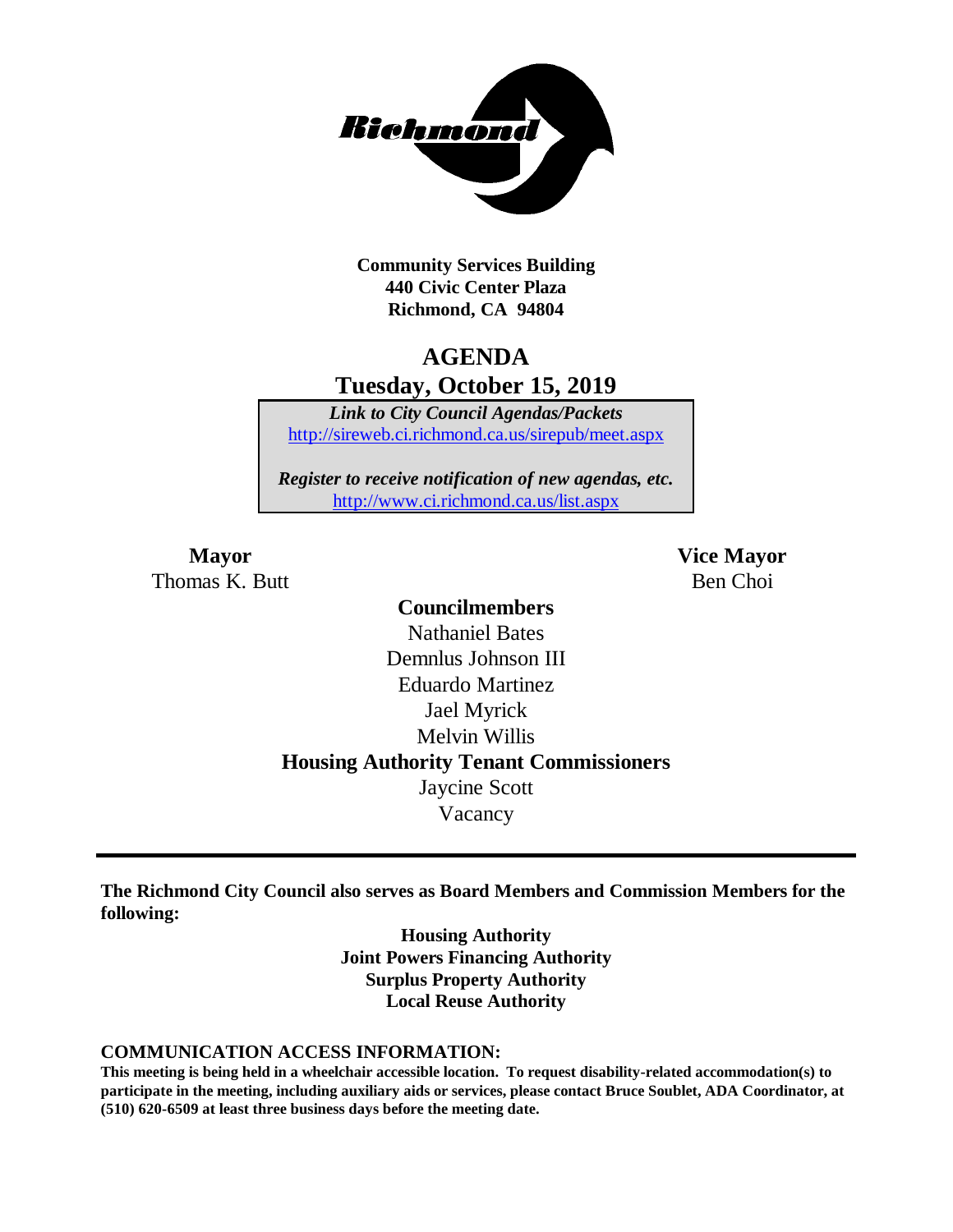# **MEETING PROCEDURES**

The City of Richmond encourages community participation at its City Council meetings and has established procedures that are intended to accommodate public input in a timely and time-sensitive way. As a courtesy to all members of the public who wish to participate in City Council meetings, please observe the following procedures:

**PUBLIC COMMENT ON AGENDA ITEMS:** Anyone who desires to address the City Council on items appearing on the agenda must complete and file a pink speaker's card with the City Clerk **prior** to the City Council's consideration of the item. Once the City Clerk has announced the item, no person shall be permitted to speak on the item other than those persons who have submitted their names to the City Clerk. Your name will be called when the item is announced for discussion. **Each speaker will be allowed up to TWO (2) MINUTES to address the City Council on NON-PUBLIC HEARING items listed on the agenda. Speakers are allowed up to THREE (3) minutes on PUBLIC HEARING items.**

**OPEN FORUM FOR PUBLIC COMMENT:** Individuals who would like to address the City Council on matters not listed on the agenda or on items remaining on the consent calendar may do so under Open Forum. All speakers must complete and file a pink speaker's card with the City Clerk **prior** to the commencement of Open Forum. The amount of time allotted to individual speakers shall be determined based on the number of persons requesting to speak during this item. **The time allocation for each speaker will be as follows:** 15 or fewer speakers, a maximum of 2 minutes; 16 to 24 speakers, a maximum of 1 and one-half minutes; and 25 or more speakers, a maximum of 1 minute.

#### **SPEAKERS ARE REQUESTED TO OCCUPY THE RESERVED SEATS IN THE FRONT ROW BEHIND THE SPEAKER'S PODIUM AS THEIR NAME IS ANNOUNCED BY THE CITY CLERK.**

**CONSENT CALENDAR:** Consent Calendar items are considered routine and will be enacted, approved or adopted by one motion unless a request for removal for discussion or explanation is received from the audience or the City Council. A member of the audience requesting to remove an item from the consent calendar that is sponsored by City staff must first complete a speaker's card and discuss the item with a City staff person who has knowledge of the subject material **prior** to filing the card with the City Clerk and **prior** to the City Council's consideration of Agenda Review. Councilmembers who request to remove an item from the consent calendar must do so during Agenda Review. An item removed from the Consent Calendar may be placed anywhere on the agenda following the City Council's agenda review.

**CONDUCT AT MEETINGS:** Richmond City Council meetings are limited public forums during which the City strives to provide an open, safe atmosphere and promote robust public debate. Members of the public, however, must comply with state law, as well as the City's laws and procedures and may not actually disrupt the orderly conduct of these meetings. The public, for example, may not shout or use amplifying devices, must submit comment cards and speak during their allotted time, may not create a physical disturbance, may not speak on matters unrelated to issues within the jurisdiction of the City Council or the agenda item at hand, and may not cause immediate threats to public safety.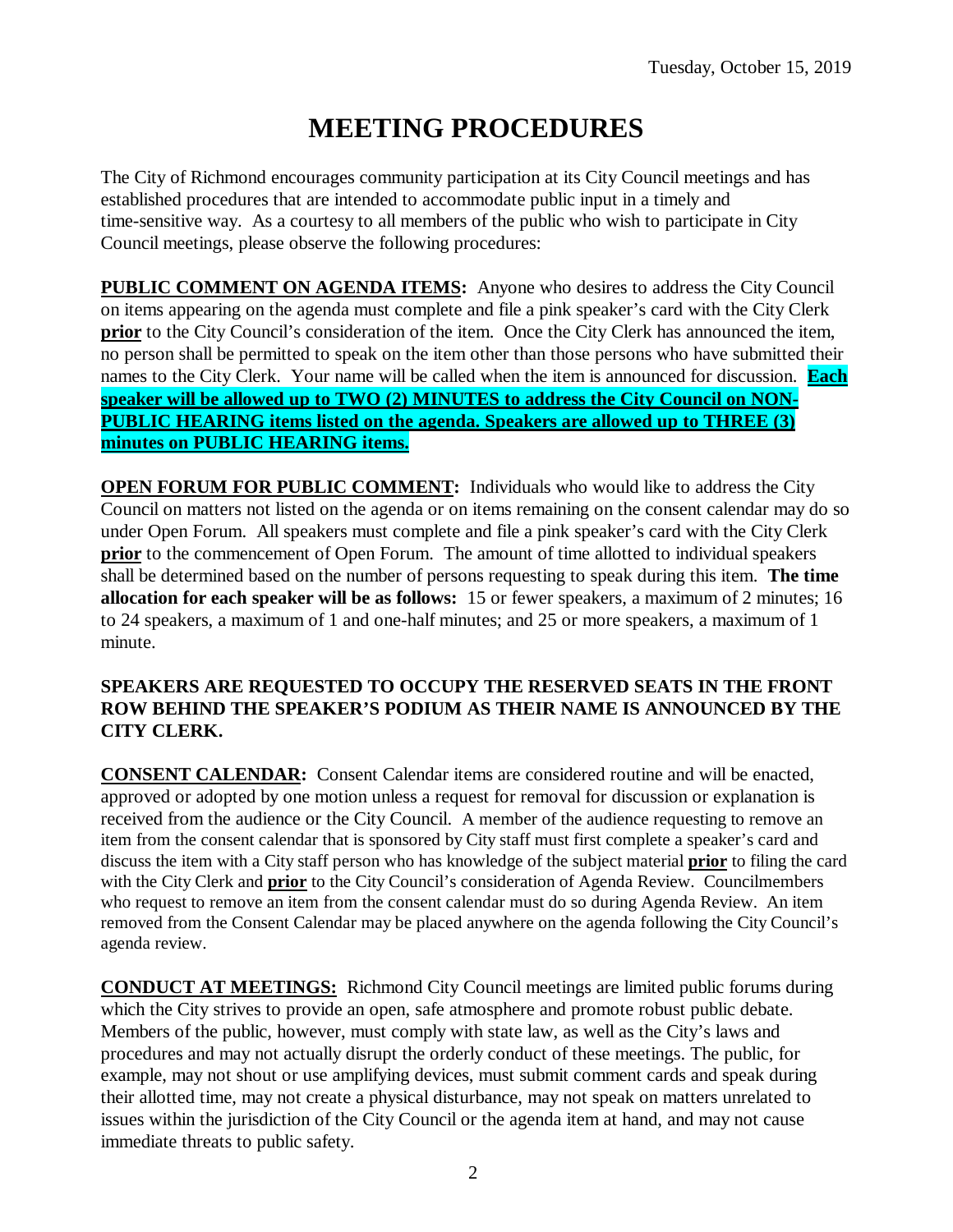**CITY HARASSMENT POLICY:** The City invites public comment and critique about its operations, including comment about the performance of its public officials and employees, at the public meetings of the City Council and boards and commissions. However, discriminatory or harassing comments about or in the presence of City employees, even comments by third parties, may create a hostile work environment, if severe or pervasive. The City prohibits harassment against an applicant, employee, or contractor on the basis of race, religious creed, color, national origin, ancestry, physical disability, medical condition, mental disability, marital status, sex (including pregnancy, childbirth, and related medical conditions), sexual orientation, gender identity, age or veteran status, or any other characteristic protected by federal, state or local law. In order to acknowledge the public's right to comment on City operations at public meetings, which could include comments that violate the City's harassment policy if such comments do not cause an actual disruption under the Council Rules and Procedures, while taking reasonable steps to protect City employees from discrimination and harassment, City Boards and Commissions shall adhere to the following procedures. If any person makes a harassing remark at a public meeting that violates the above City policy prohibiting harassment, the presiding officer of the meeting may, at the conclusion of the speaker's remarks and allotted time: (a) remind the public that the City's Policy Regarding Harassment of its Employees is contained in the written posted agenda; and (b) state that comments in violation of City policy are not condoned by the City and will play no role in City decisions. If any person makes a harassing remark at a public meeting that violates the above City policy, any City employee in the room who is offended by remarks violating the City's policy is excused from attendance at the meeting. No City employee is compelled to remain in attendance where it appears likely that speakers will make further harassing comments. If an employee leaves a City meeting for this reason, the presiding officer may send a designee to notify any offended employee who has left the meeting when those comments are likely concluded so that the employee may return to the meeting. The presiding officer may remind an employee or any council or board or commission member that he or she may leave the meeting if a remark violating the City's harassment policy is made. These procedures supplement the Council Rules and Procedures relating to disruption of orderly conduct at Council meetings.

Any law enforcement officer on duty or whose service is commanded by the presiding officer shall be Sergeant-at-Arms of the Council meetings. He/she, or they, shall carry out all orders and instructions given by the presiding officer for the purpose of maintaining order and decorum at the Council meetings (City Council Rules of Procedure and Order Section III F, RMC Section 2.12.030).

**\*\*\*\*\*\*\*\*\*\*\*\*\*\*\*\*\*\*\*\*\*\*\*\*\*\*\*\*\*\*\*\*\*\*\*\*\*\*\*\*\*\*\*\*\*\*\*\*\*\*\*\*\*\*\*\*\*\***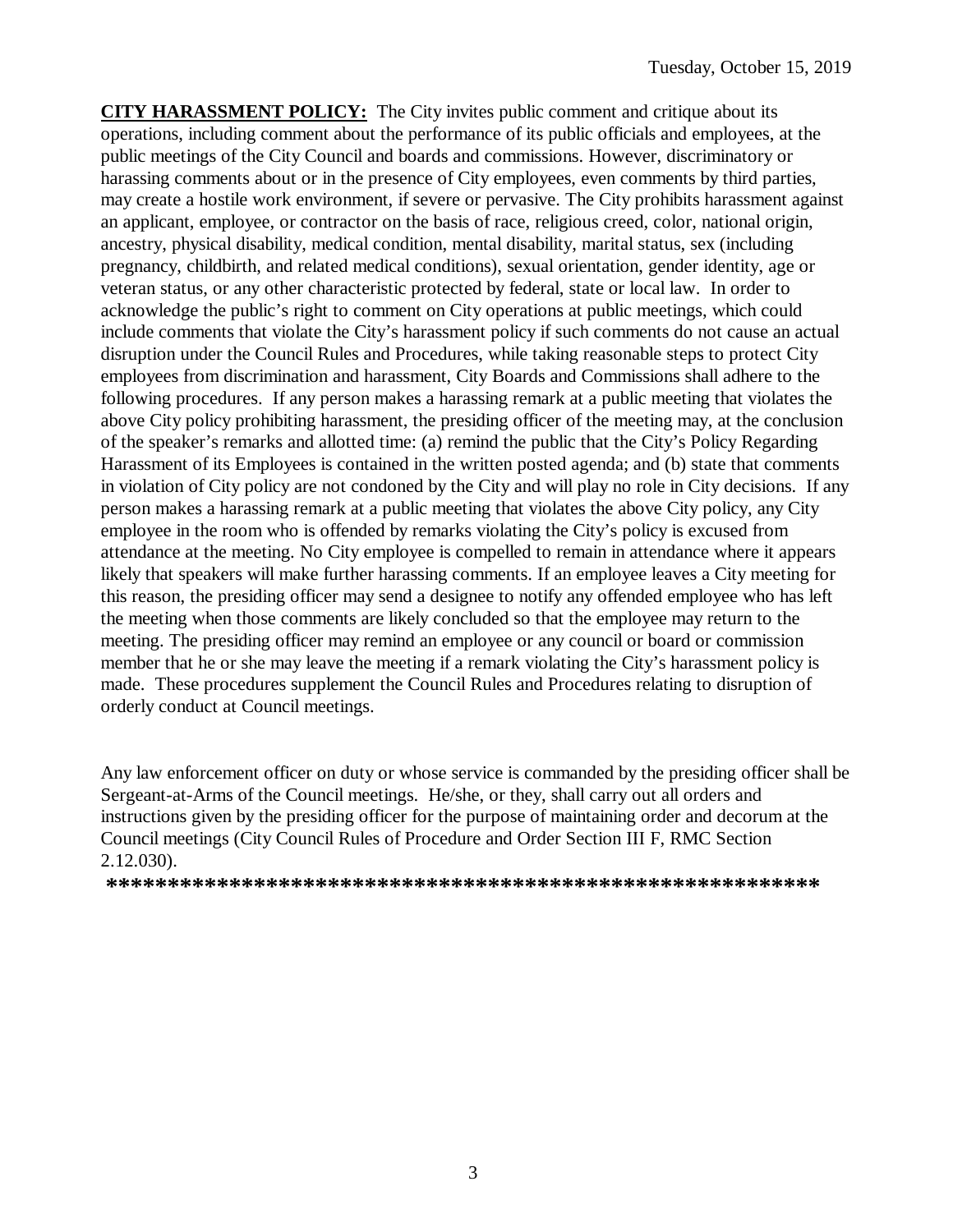# **OPEN SESSION TO HEAR PUBLIC COMMENT BEFORE CLOSED SESSION**

5:00 p.m.

### **A. ROLL CALL**

#### **B. PUBLIC COMMENT BEFORE CLOSED SESSION**

#### **C. ADJOURN TO CLOSED SESSION**

### **CLOSED SESSION**

Shimada Room of the Community Services Building

#### **A. CITY COUNCIL**

**A-1.** LIABILITY CLAIMS - (Government Code Section 54956.9):

Mitchell Peixoto vs. City of Richmond

Angel Bobo vs. City of Richmond

**A-2.** CONFERENCE WITH LEGAL COUNSEL - EXISTING LITIGATION (paragraph (1) of Subdivision [d] of Government Code Section 54956.9):

SPRAWLDEF vs. City of Richmond

**A-3.** CONFERENCE WITH LEGAL COUNSEL - ANTICIPATED LITIGATION (initiation of litigation pursuant to paragraph (4) of Subdivision (d) of Government Code Section 54956.9):

One case

**A-4.** CONFERENCE WITH LEGAL COUNSEL - ANTICIPATED LITIGATION (Significant exposure to litigation pursuant to paragraph (2) or (3) of Subdivision (d) [as applicable] of Government Code Section 54956.9):

One case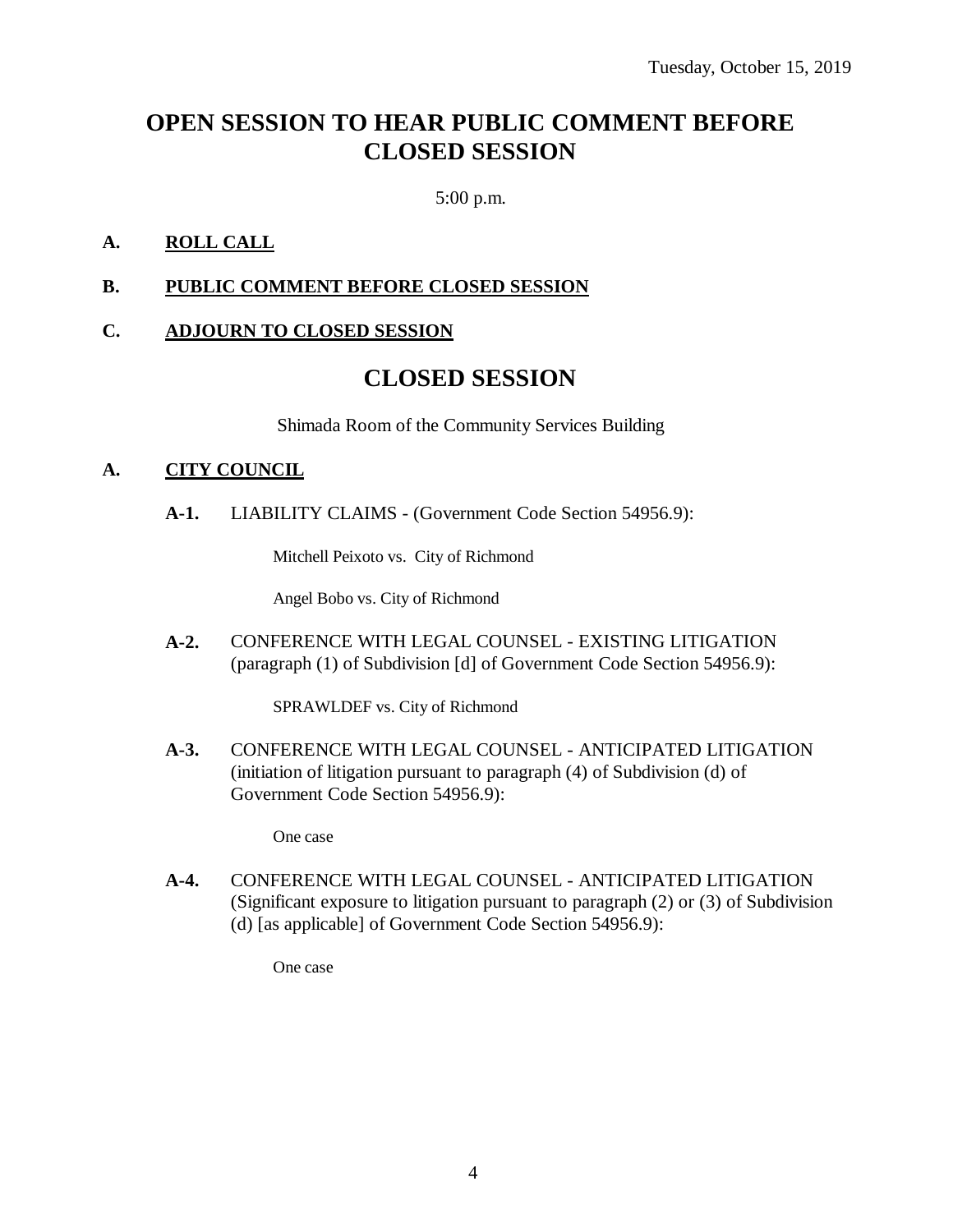# **REGULAR MEETING OF THE RICHMOND CITY COUNCIL**

6:30 p.m.

- **A. PLEDGE TO THE FLAG**
- **B. ROLL CALL**
- **C. STATEMENT OF CONFLICT OF INTEREST**
- **D. AGENDA REVIEW**

### **E. REPORT FROM THE CITY ATTORNEY OF FINAL DECISIONS MADE DURING CLOSED SESSION**

- **F. REPORT FROM THE CITY MANAGER**
- **G. OPEN FORUM FOR PUBLIC COMMENT**

#### **H. CITY COUNCIL CONSENT CALENDAR**

- **H-1.** PROCLAMATION declaring October 19, 2019, as Arbor Day in the City of Richmond - Office of the Mayor (Mayor Tom Butt 620-6503).
- **H-2.** APPROVE a contract with Rosendin Electric, Inc. to complete emergency repairs for the Red Oak Victory Ship and Point Potrero Marine Terminal in an amount not to exceed, \$80,000 - Port Department (Jim Matzorkis 215-4600).
- **H-3.** APPROVE the Amended and Restated Lease between between the City of Richmond (as lessor) and the Parents Resource and More (PRAM), a California nonprofit corporation, (as lessee) for the use of space at the Washington Field House building to provide programs and classes for 0-5 year old children and their parents at a rental rate of \$275 per month. The lease is for a five-year term beginning on September 1, 2019, through August 31, 2024 - Community Services Department (Rochelle Polk 620-6511).
- **H-4.** APPROVE an Interagency Agreement between the City of Richmond and Contra Costa County and APPROPRIATE up to \$18,050 in funding to establish a mobile tool lending library in North Richmond, as authorized in the North Richmond Mitigation Fee (NRMF) Expenditure Plan - Community Services Department (Rochelle Polk 620-6511/Stephanie Ny 620-6563).
- **H-5.** ADOPT a resolution amending the City of Richmond's Position Classification Plan to add the new Police Records and Property Manager classification - Human Resources Management Department (Lisa Stephenson/Donna Newton 620-6600).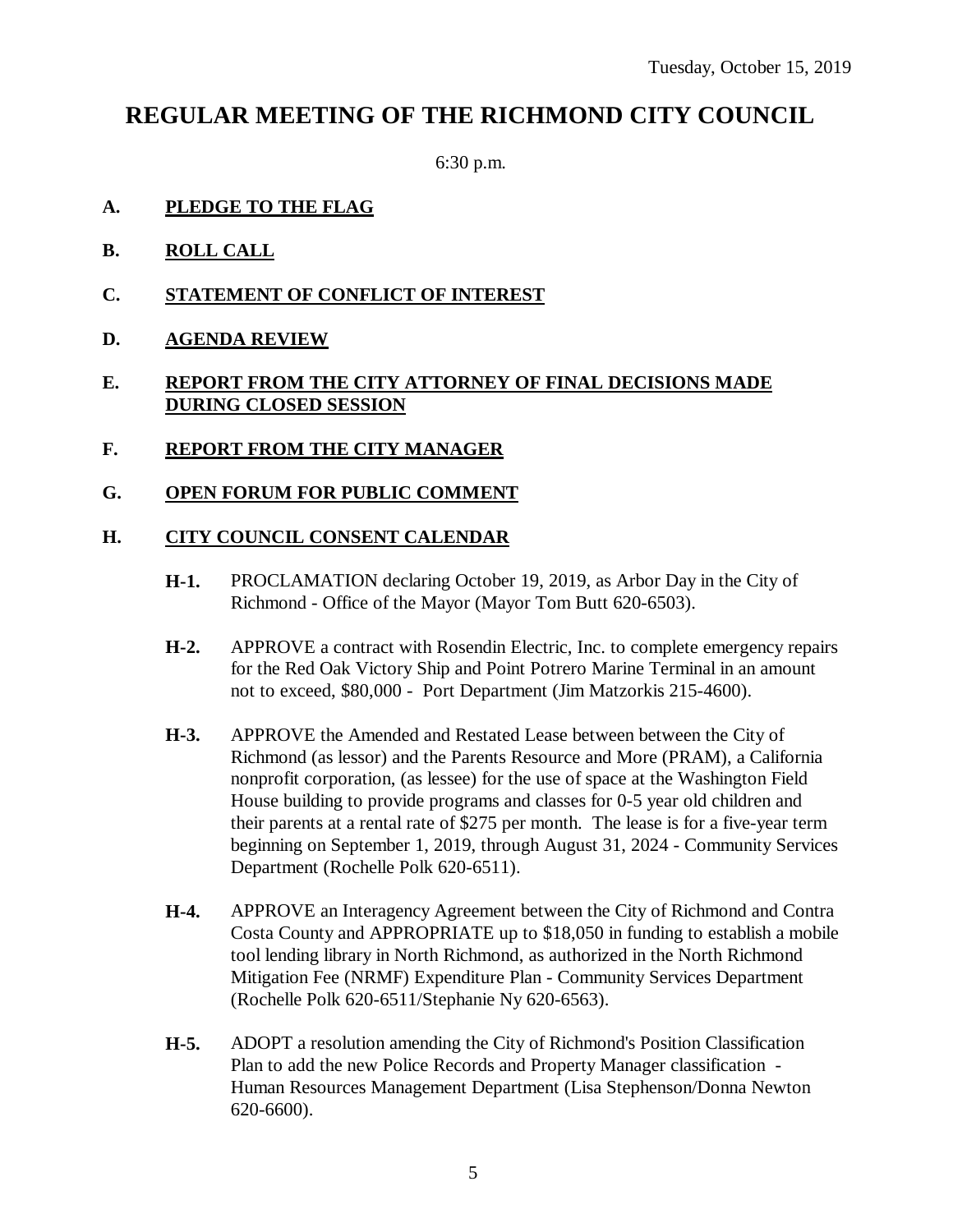- **H-6.** INTRODUCE an ordinance (first reading) to establish wages, salaries, and compensation for the new Police Records and Property Manager classification (Salary Range No. 070D \$9,535 - \$11,532/month) - Human Resources Management Department (Lisa Stephenson/Donna Newton 620-6600).
- **H-7.** APPROVE the purchase of 74 adult and 30 pediatric Automated External Defibrillator (AED) battery and chest pad packs, from Devices for Life, for the current AED units, at a cost of \$23,106.38 - Human Resources Management Department (Lisa Stephenson/Kim Greer 620-6605).
- **H-8.** ADOPT a resolution to authorize the Water Resource Recovery Department to enter into an emergency service contract with J Majors and Associates LLC to provide community outreach and related services for the South 37th Street sewer pipe improvements in an amount not to exceed \$20,000 from September 1, 2019, through June 30, 2020 - Water Resource Recovery Department (Yader Bermudez 774-6300).
- **H-9.** APPROVE contract amendment No. 1 in the amount of \$200,000 with Gordon & Rees, LLP for a total contract amount not to exceed \$275,000 for the evaluation and legal review of the City's Wastewater Operations (as contracted by Veolia Water North America) - Water Resource Recovery Department (Yader Bermudez 774-6300).
- **H-10.** APPROVE a six-month contract amendment with Aramark Uniform Services to provide uniform rental and laundry services in an amount not to exceed \$50,000 - Engineering and Capital Improvement Projects Department (Yader Bermudez 774-6300).
- **H-11.** ACCEPT and APPROPRIATE a \$65,000 funds contribution from Sims Metal Management to construct a bike lane on Hoffman Boulevard between Cutting Boulevard and Harbour Way, as part of its commitment to the South Richmond Transportation Connectivity Improvements Project - Engineering and Capital Improvement Projects Department (Yader A. Bermudez 774-6300).
- **H-12.** ADOPT a resolution approving the appropriation of \$31,500 from Encroachment Services fund balance to support two Administrative Student Interns and one Office Aide - Engineering and Capital Improvement Projects Department (Yader A. Bermudez 774-6300).
- **H-13.** ADOPT a resolution amending the small wireless facilities policy to provide additional clarification regarding the policy, including alternative sites analysis, and to address community input - Planning and Building Services Department (Lina Velasco 620-6706). **This item was continued from the October 1, 2019, meeting.**